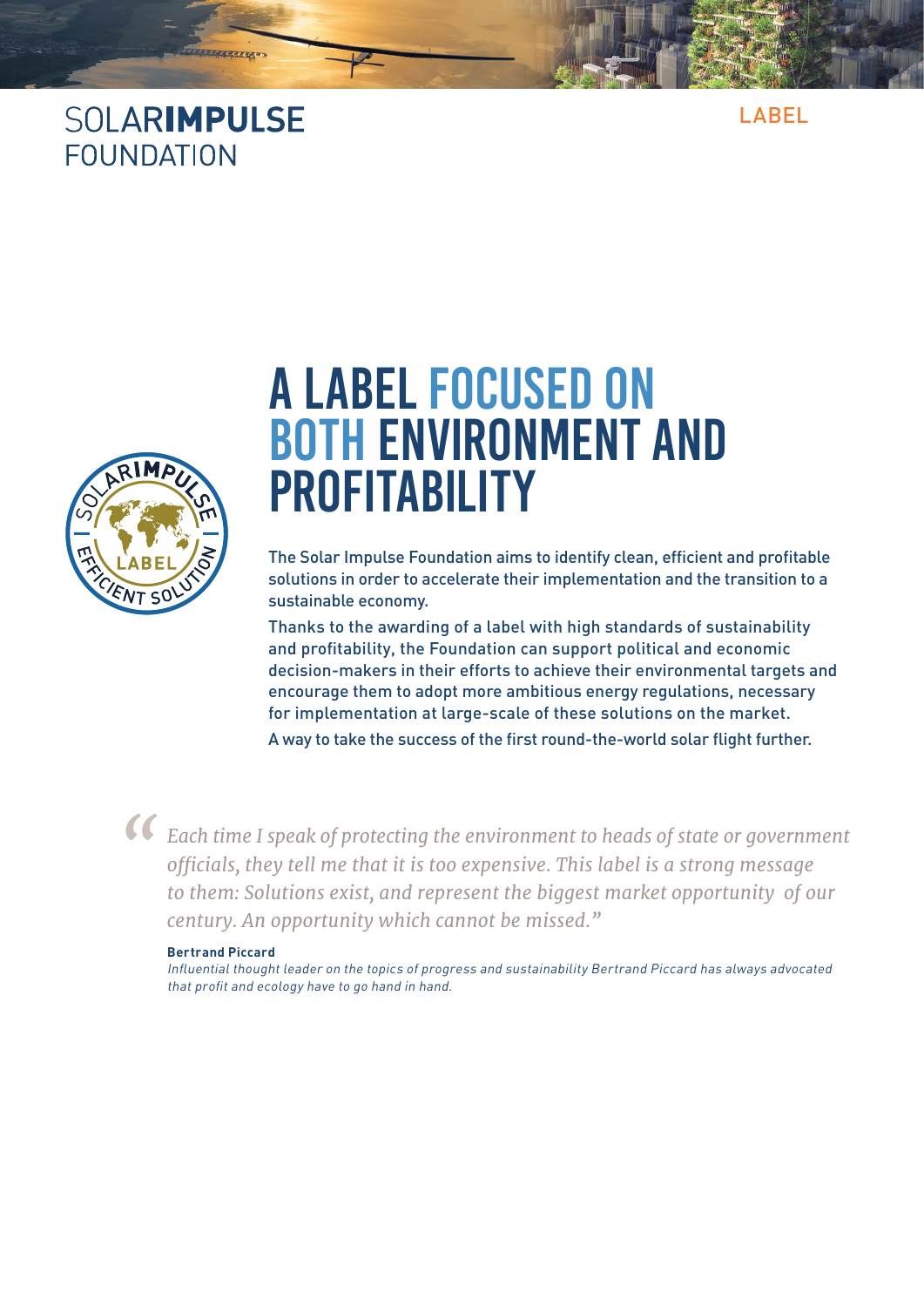### An assessment tool for clean and profitable Solutions

The Solar Impulse Efficient Solution Label is attributed following a strict selection process performed by external independent experts. By ensuring high standards of sustainability and profitability, this internationally recognized label is considered as a recognition for innovators and as a credible marker of quality for solution seekers in business and governments, facilitating their sourcing of solutions to reach environmental commitments.

### Beyond 1000 Solutions

To address sustainability challenges while enabling economic growth, Bertrand Piccard and the Solar Impulse Foundation have identified 1000+ clean and profitable solutions. The Solar Impulse Foundation has organized these solutions into a Guide in order to support their implementation at scale. By giving political and economic decision-makers the tools to adopt much more ambitious energy and environmental policies, the Foundation will help them to set a roadmap to reach their environmental objectives.

**Our aim: to accelerate the transition to a carbon-free and sustainable economy.**

# ELIGIBILITY SCOPE

To be considered for the Solar Impulse Label's assessment, the company owning the solution needs to be a member of the World Alliance for Efficient Solutions.

#### **THE SOLUTION MUST:**

- **Be a product, a technology, an industrial process or a service.**
- **Be already commercialized or aimed for commercialization.**
- **Have reached the maturity stage of at-scale prototype testing in a laboratory.**
- **Contribute to the achievement of one of the five Sustainable Development Goals (SDGs):**